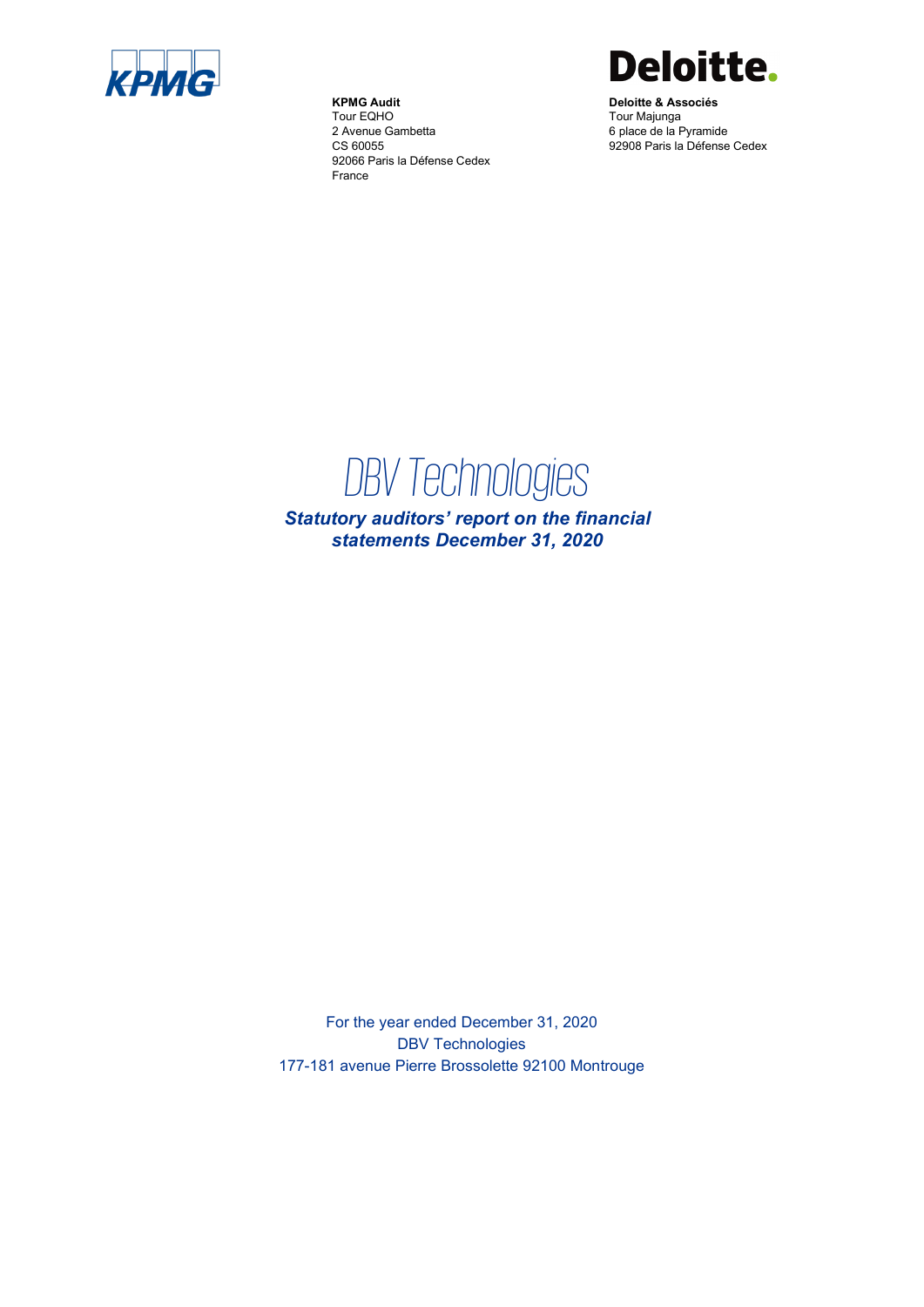

**KPMG Audit** Tour EQHO 2 Avenue Gambetta CS 60055 92066 Paris la Défense Cedex France



**Deloitte & Associés** Tour Majunga 6 place de la Pyramide 92908 Paris la Défense Cedex

*This is a translation into English of the statutory auditors' report on the financial statements of the Company issued in French and it is provided solely for the convenience of English speaking users. This statutory auditors' report includes information required by European regulation and French law, such as information about the appointment of the statutory auditors or verification of the management report and other documents provided to shareholders.*

*This report should be read in conjunction with, and construed in accordance with, French law and professional auditing standards applicable in France.*

## **DBV Technologies**

Registered office: 177-181 avenue Pierre Brossolette 92100 Montrouge

## **Statutory auditors' report on the financial statements December 31, 2020**

For the year ended December 31, 2020

To the DBV Techologies Shareholder's Meeting

## **Opinion**

In compliance with the engagement entrusted to us by your annual general meeting, we have audited the accompanying financial statements of DBV Technologies for the year ended December 31, 2020*.*

In our opinion, the financial statements give a true and fair view of the assets and liabilities and of the financial position of the Company as at December 31, 2020 and of the results of its operations for the year then ended in accordance with French accounting principles.

The audit opinion expressed above is consistent with our report to the Audit Committee.

## **Basis for Opinion**

## *Audit Framework*

We conducted our audit in accordance with professional standards applicable in France. We believe that the audit evidence we have obtained is sufficient and appropriate to provide a basis for our opinion.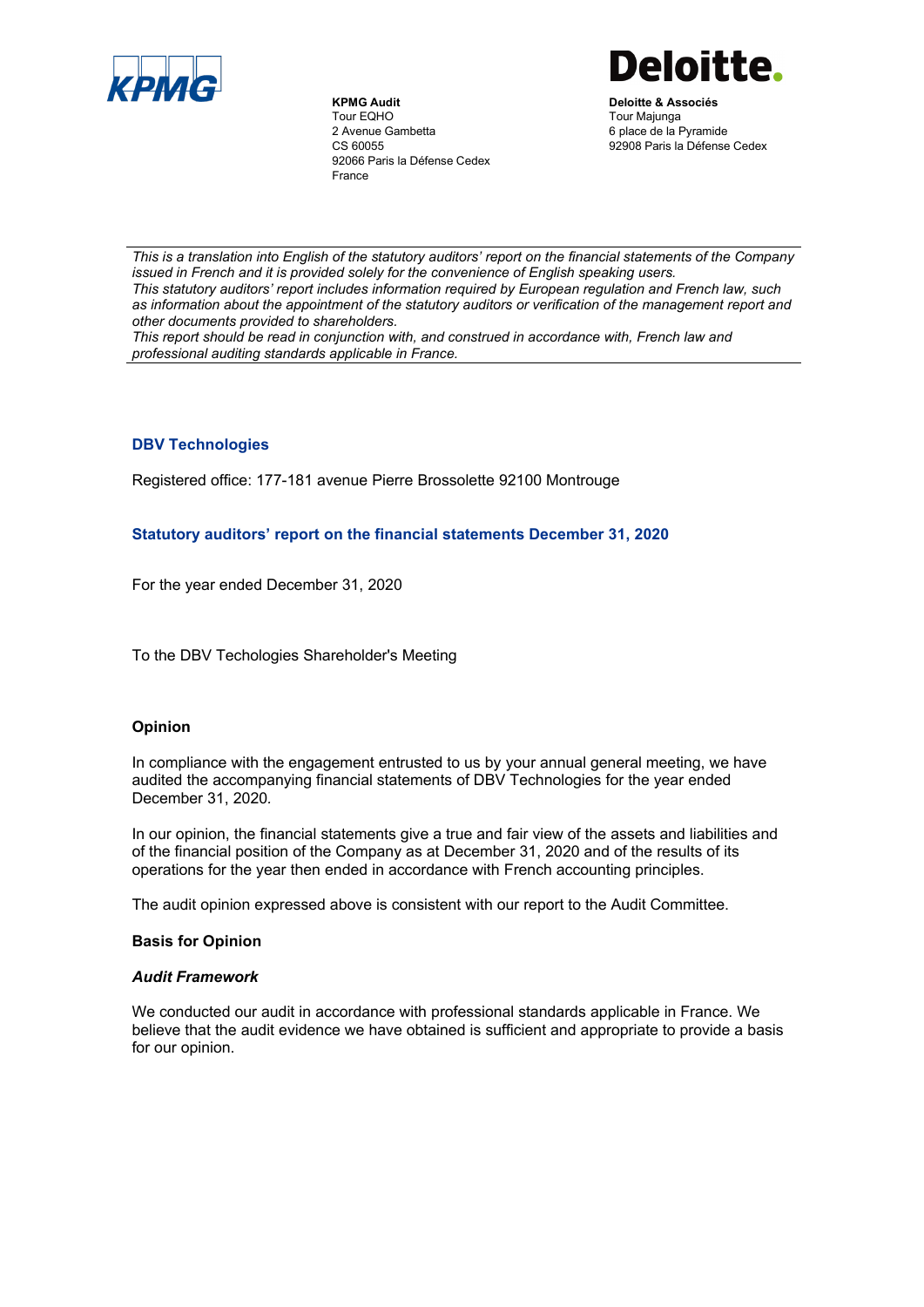



Our responsibilities under those standards are further described in the *Statutory Auditors' Responsibilities for the Audit of the Financial Statements* section of our report.

#### *Independence*

We conducted our audit engagement in compliance with independence requirements of the French Commercial Code (code de commerce) and the French Code of Ethics (code de déontologie) for statutory auditors for the period from January 1, 2020 to the date of our report and specifically we did not provide any prohibited non-audit services referred to in Article 5(1) of Regulation (EU) No 537/2014.

#### **Justification of Assessments - Key Audit Matters**

Due to the global crisis related to the Covid-19 pandemic, the financial statements of this period have been prepared and audited under specific conditions. Indeed, this crisis and the exceptional measures taken in the context of the state of sanitary emergency have had numerous consequences for companies, particularly on their operations and their financing, and have led to greater uncertainties on their future prospects. Those measures, such as travel restrictions and remote working, have also had an impact on the companies' internal organization and the performance of the audits.

It is in this complex and evolving context that, in accordance with the requirements of Articles L.823-9 and R.823-7 of the French Commercial Code (code de commerce) relating to the justification of our assessments, we inform you of the key audit matters relating to risks of material misstatement that, in our professional judgment, were of most significance in our audit of the financial statements of the current period, as well as how we addressed those risks.

These matters were addressed in the context of our audit of the financial statements as a whole, and in forming our opinion thereon, and we do not provide a separate opinion on specific items of the financial statements.

We determined that there was no key audit matter to communicate in our report.

## **Specific Verifications**

We have also performed, in accordance with professional standards applicable in France, the specific verifications required by laws and regulations.

#### e<br>H *Information given in the management report and in the other documents with respect to the financial position and the financial statements provided to the Shareholders*

We have no matters to report as to the fair presentation and the consistency with the financial statements of the information given in the management report of the Board of Directors and in the other documents with respect to the financial position and the financial statements provided to Shareholders.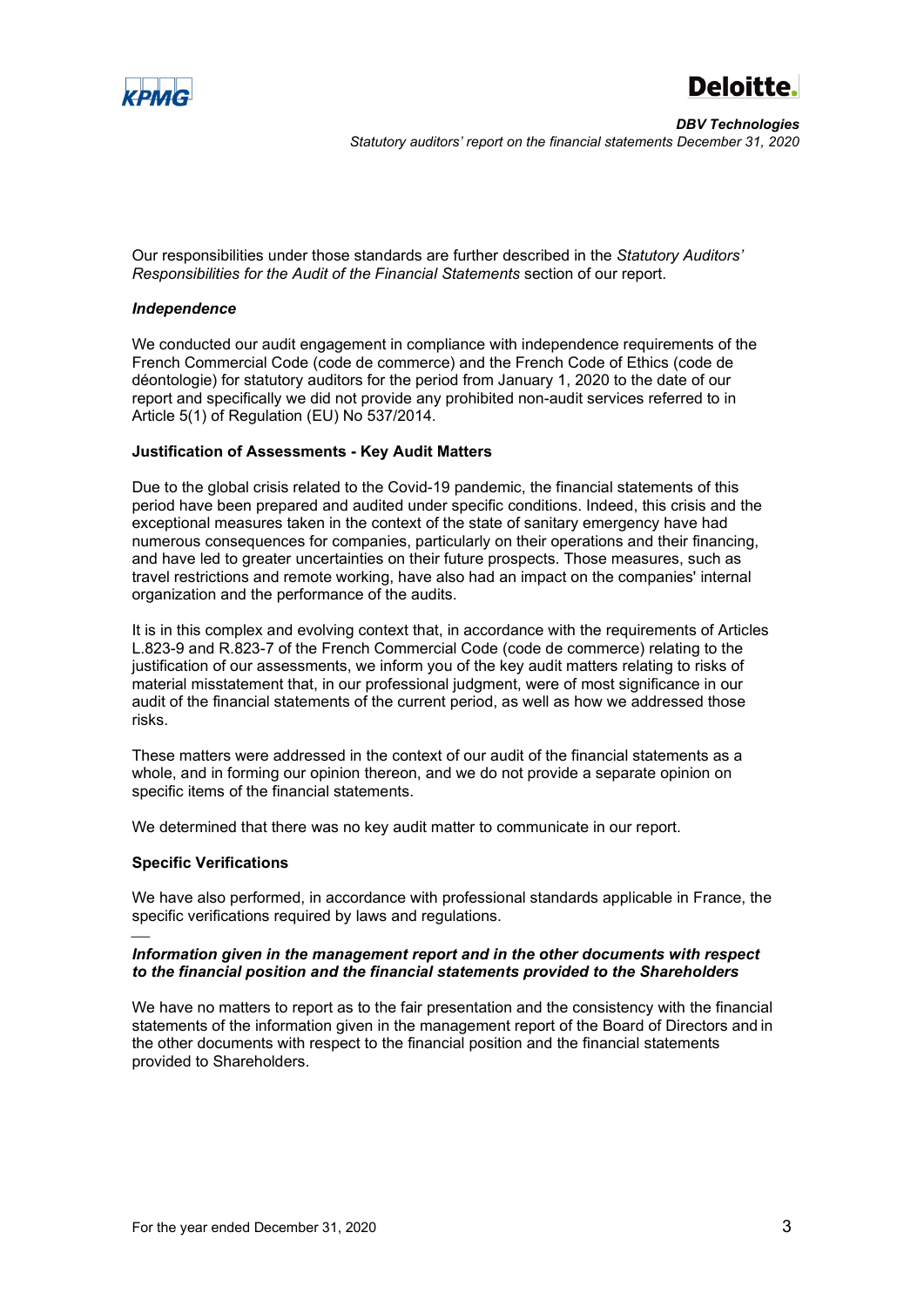

*DBV Technologies Statutory auditors' report on the financial statements December 31, 2020*

We attest the fair presentation and the consistency with the financial statements of the information relating to payment deadlines mentioned in Article D.441-6 of the French Commercial Code (*Code de commerce*).

## *Information relating to corporate governance*

We attest that the section of the management report devoted to corporate governance sets out the information required by Articles L.225-37-3 and L.225-37-4.

Concerning the information given in accordance with the requirements of Article L.22-10-9 of the French Commercial Code (code de commerce) relating to remunerations and benefits received by or awarded to the directors and any other commitments made in their favour, we have verified the consistency with the financial statements, or with the underlying information used to prepare these financial statements and, where applicable, with the information obtained by your company from controlled companies included in the scope of consolidation. Based on these procedures, we attest the accuracy and fair presentation of this information.

With respect to the information relating to items that your company considered likely to have an impact in the event of a public takeover bid or exchange offer, provided pursuant to Article L.225-37-5 of the French Commercial Code, we have agreed this information to the source documents communicated to us. Based on these procedures, we have no observations to make on this information.

#### *Other information*

In accordance with French law, we have verified that the required information concerning the purchase of investments and controlling interests and the identity of the shareholders and holders of the voting rights has been properly disclosed in the management report.

## **Report on Other Legal and Regulatory Requirements**

## *Format of presentation of the financial statements intended to be included in the Annual Financial Report*

In accordance with Article 222-3, III of the AMF General Regulation, the Company's management informed us of its decision to postpone the presentation of the financial statements in compliance with the European single electronic format as defined in the European Delegated Regulation No 2019/815 of December 17, 2018 to years beginning on or after January  $1<sup>st</sup>$ , 2021. Therefore, this report does not include a conclusion on the compliance with this format of the presentation of the financial statements intended to be included in the annual financial report mentioned in Article L.451-1-2, I of the French Monetary and Financial Code (code monétaire et financier).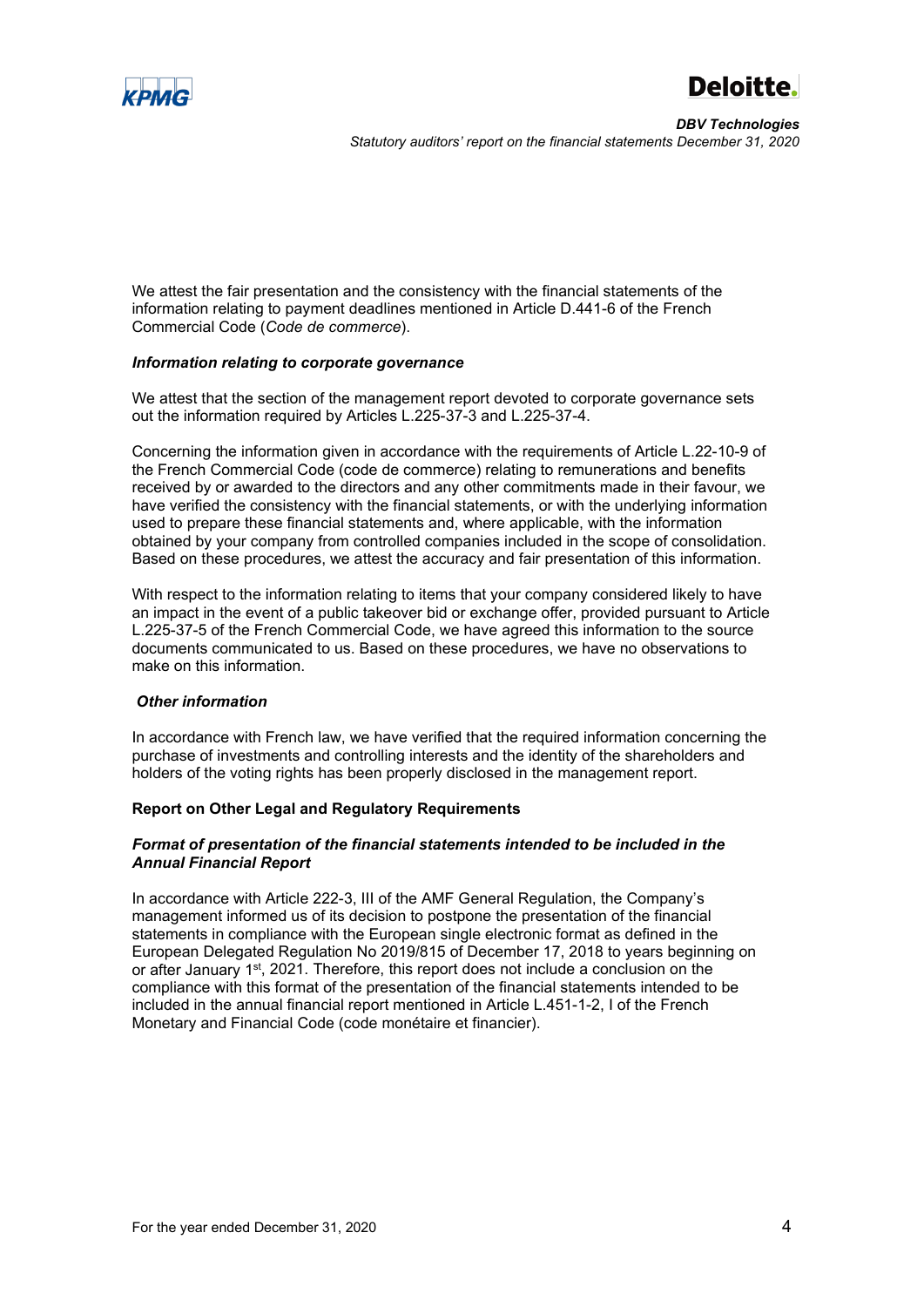



## *Appointment of the Statutory Auditors*

We were appointed as statutory auditors of DBV Technologies's annual general meetings held on April 20, 2020 for KPMG S.A. and on December 9, 2011 for Deloitte & Associés.

As at December 31, 2020, KPMG S.A. and Deloitte & Associés were in the 1<sup>st</sup> year and 10<sup>th</sup> year of total uninterrupted engagement, which are the 1<sup>st</sup> year and 9<sup>th</sup> year since securities of the Company were admitted to trading on a regulated market, respectively.

## **Responsibilities of Management and Those Charged with Governance for the Financial Statements**

Management is responsible for the preparation and fair presentation of the financial statements in accordance with French accounting principles and for such internal control as management determines is necessary to enable the preparation of financial statements that are free from material misstatement, whether due to fraud or error.

In preparing the financial statements, management is responsible for assessing the Company's ability to continue as a going concern, disclosing, as applicable, matters related to going concern and using the going concern basis of accounting unless it is expected to liquidate the Company or to cease operations.

The Audit Committee is responsible for monitoring the financial reporting process and the effectiveness of internal control and risks management systems and where applicable, its internal audit, regarding the accounting and financial reporting procedures.

The financial statements were approved by the Board of Directors.

#### **Statutory Auditors' Responsibilities for the Audit of the Financial Statements**

#### *Objectives and audit approach*

Our role is to issue a report on the financial statements. Our objective is to obtain reasonable assurance about whether the financial statements as a whole are free from material misstatement. Reasonable assurance is a high level of assurance, but is not a guarantee that an audit conducted in accordance with professional standards will always detect a material misstatement when it exists. Misstatements can arise from fraud or error and are considered material if, individually or in the aggregate, they could reasonably be expected to influence the economic decisions of users taken on the basis of these financial statements.

As specified in Article L.823-10-1 of the French Commercial Code (code de commerce), our statutory audit does not include assurance on the viability of the Company or the quality of management of the affairs of the Company.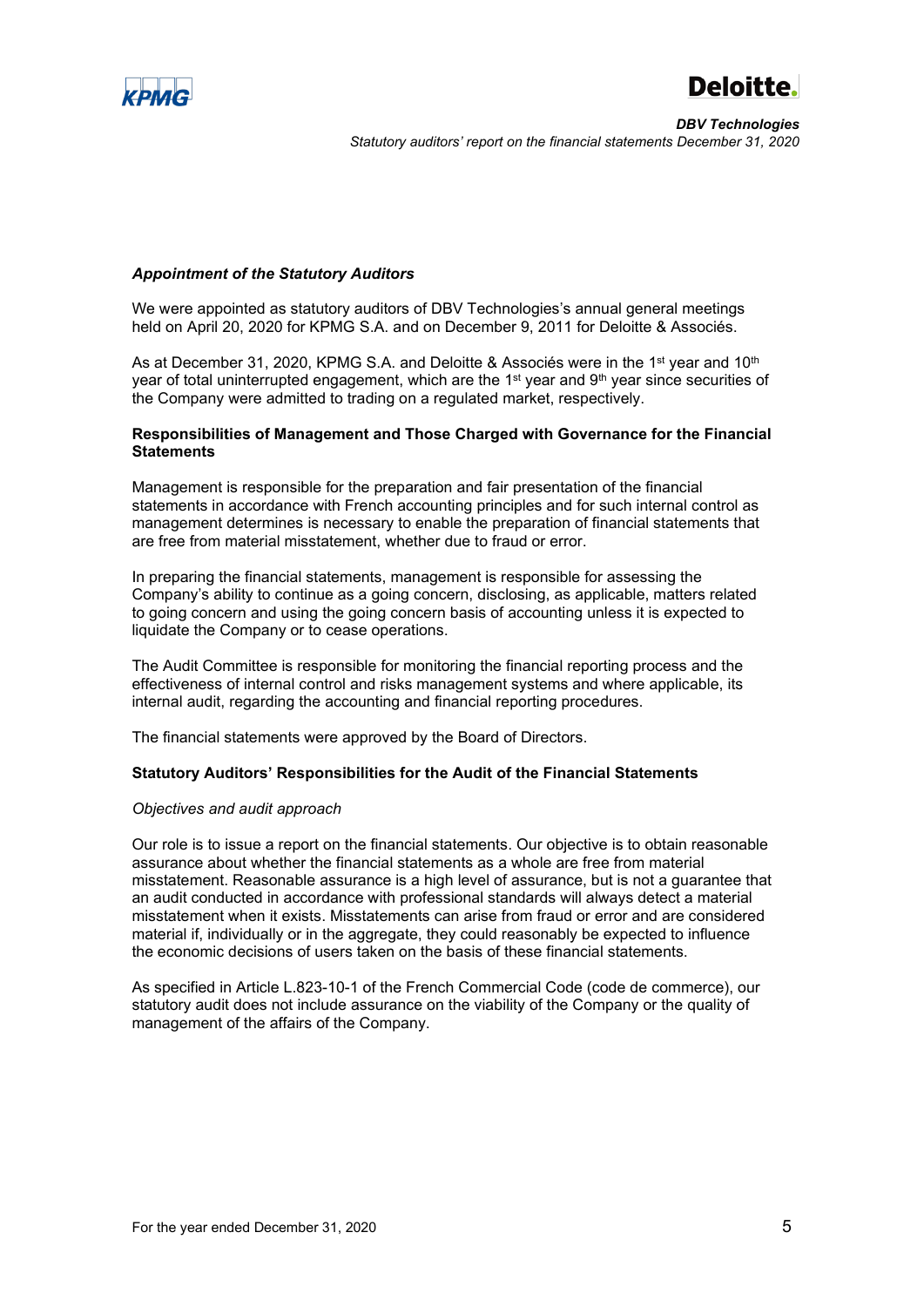

*DBV Technologies Statutory auditors' report on the financial statements December 31, 2020*

As part of an audit conducted in accordance with professional standards applicable in France, the statutory auditor exercises professional judgment throughout the audit and furthermore:

- Identifies and assesses the risks of material misstatement of the financial statements, whether due to fraud or error, designs and performs audit procedures responsive to those risks, and obtains audit evidence considered to be sufficient and appropriate to provide a basis for his opinion. The risk of not detecting a material misstatement resulting from fraud is higher than for one resulting from error, as fraud may involve collusion, forgery, intentional omissions, misrepresentations, or the override of internal control.
- Obtains an understanding of internal control relevant to the audit in order to design audit procedures that are appropriate in the circumstances, but not for the purpose of expressing an opinion on the effectiveness of the internal control.
- Evaluates the appropriateness of accounting policies used and the reasonableness of accounting estimates and related disclosures made by management in the financial statements.
- Assesses the appropriateness of management's use of the going concern basis of accounting and, based on the audit evidence obtained, whether a material uncertainty exists related to events or conditions that may cast significant doubt on the Company's ability to continue as a going concern. This assessment is based on the audit evidence obtained up to the date of his audit report. However, future events or conditions may cause the Company to cease to continue as a going concern. If the statutory auditor concludes that a material uncertainty exists, there is a requirement to draw attention in the audit report to the related disclosures in the financial statements or, if such disclosures are not provided or inadequate, to modify the opinion expressed therein.
	- Evaluates the overall presentation of the financial statements and assesses whether these statements represent the underlying transactions and events in a manner that achieves fair presentation.

## *Report to the Audit Committee*

We submit a report to the Audit Committee which includes in particular a description of the scope of the audit and the audit program implemented, as well as the results of our audit. We also report, if any, significant deficiencies in internal control regarding the accounting and financial reporting procedures that we have identified.

Our report to the Audit Committee includes the risks of material misstatement that, in our professional judgment, were of most significance in the audit of the financial statements of the current period and which are therefore the key audit matters that we are required to describe in this report.